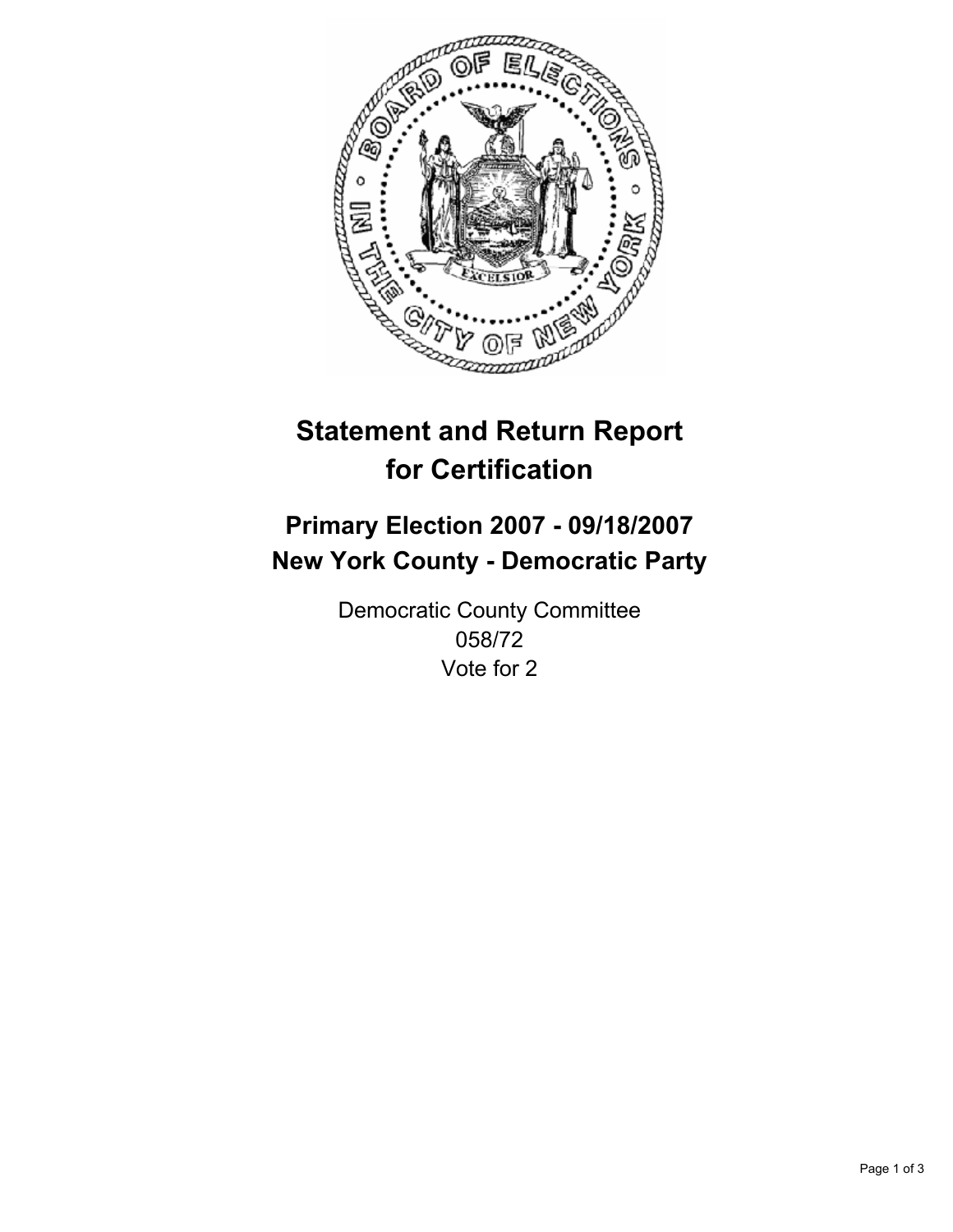

## **Assembly District 72**

| <b>EMERGENCY</b>   |    |
|--------------------|----|
| ABSENTEE/MILITARY  |    |
| AFFIDAVIT          |    |
| <b>JOSE MOTA</b>   | 19 |
| ANA NUNEZ          | 13 |
| LISSETTE VASQUEZ   | 19 |
| <b>Total Votes</b> | 51 |